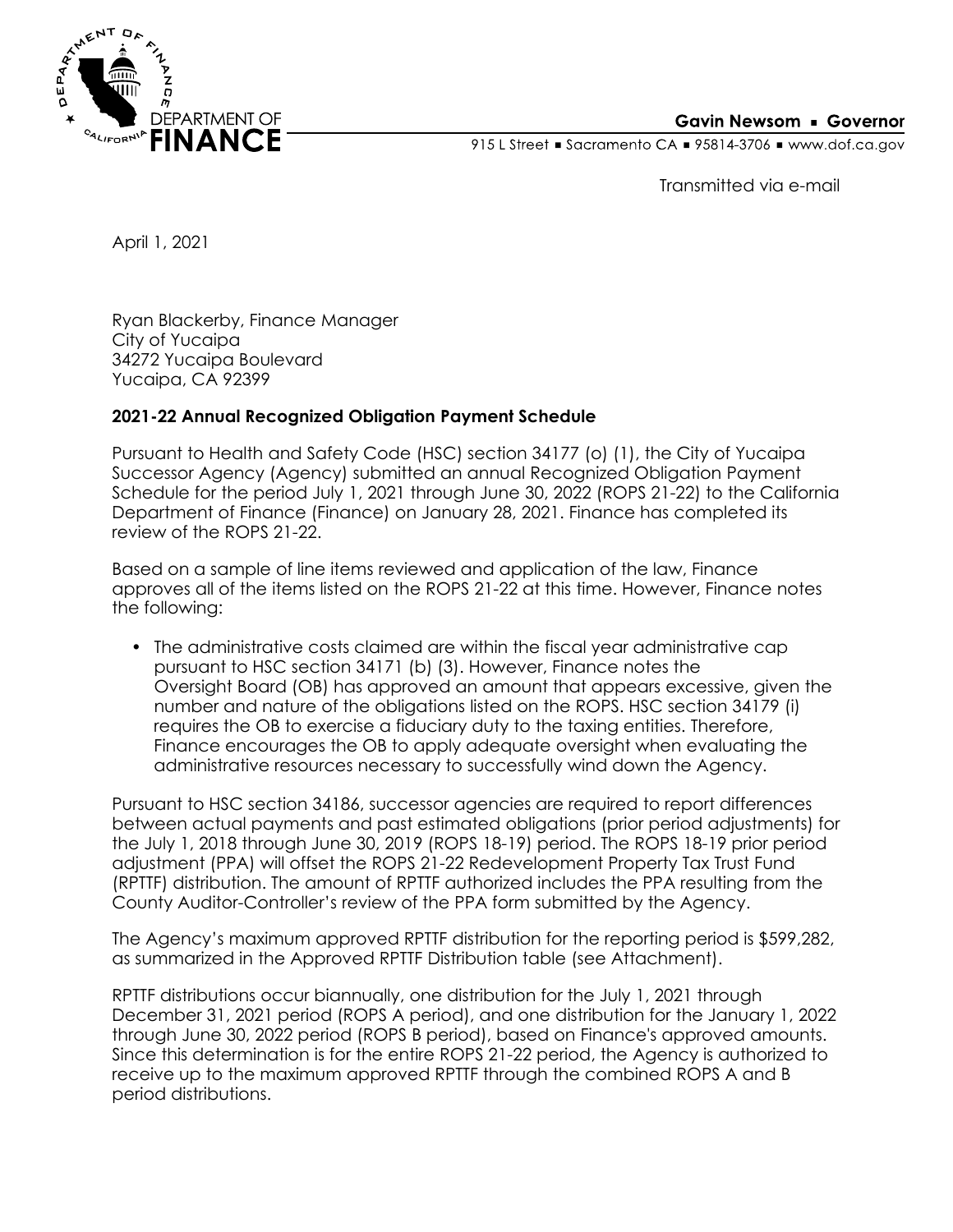Ryan Blackerby April 1, 2021 Page 2

If the Agency disagrees with our determination with respect to any items on the ROPS 21-22, except items which are the subject of litigation disputing our previous or related determinations, the Agency may request a Meet and Confer within five business days from the date of this letter. The Meet and Confer process and guidelines are available on our website:

[http://dof.ca.gov/Programs/Redevelopment/Meet\\_And\\_Confer/](http://dof.ca.gov/Programs/Redevelopment/Meet_And_Confer/) 

The Agency must use the RAD App to complete and submit its Meet and Confer request form.

This is our final determination regarding the obligations listed on the ROPS 21-22. This determination only applies to items when funding was requested for the 12-month period. If a determination by Finance in a previous ROPS is currently the subject of litigation, the item will continue to reflect the determination until the matter is resolved.

The ROPS 21-22 form submitted by the Agency and this determination letter will be posted on our website:

<http://dof.ca.gov/Programs/Redevelopment/ROPS/>

This determination is effective for the ROPS 21-22 period only and should not be conclusively relied upon for future ROPS periods. All items listed on a future ROPS are subject to Finance's review and may be adjusted even if not adjusted on this ROPS or a preceding ROPS. The only exception is for items that have received a Final and Conclusive determination from Finance pursuant to HSC section 34177.5 (i). Finance's review of Final and Conclusive items is limited to confirming the scheduled payments as required by the obligation.

The amount available from the RPTTF is the same as the amount of property tax increment available prior to the enactment of the redevelopment dissolution law. Therefore, as a practical matter, the ability to fund the items on the ROPS with property tax increment is limited to the amount of funding available to the Agency in the RPTTF.

Please direct inquiries to Anna Kyumba, Supervisor, or Michael Barr, Staff, at (916) 322-2985.

Sincerely,

P. McComicie

ENNIFER WHITAKER Program Budget Manager

cc: Misty Cheng, Finance Officer, City of Yucaipa Linda Santillano, Chief Deputy, Property Tax, San Bernardino County